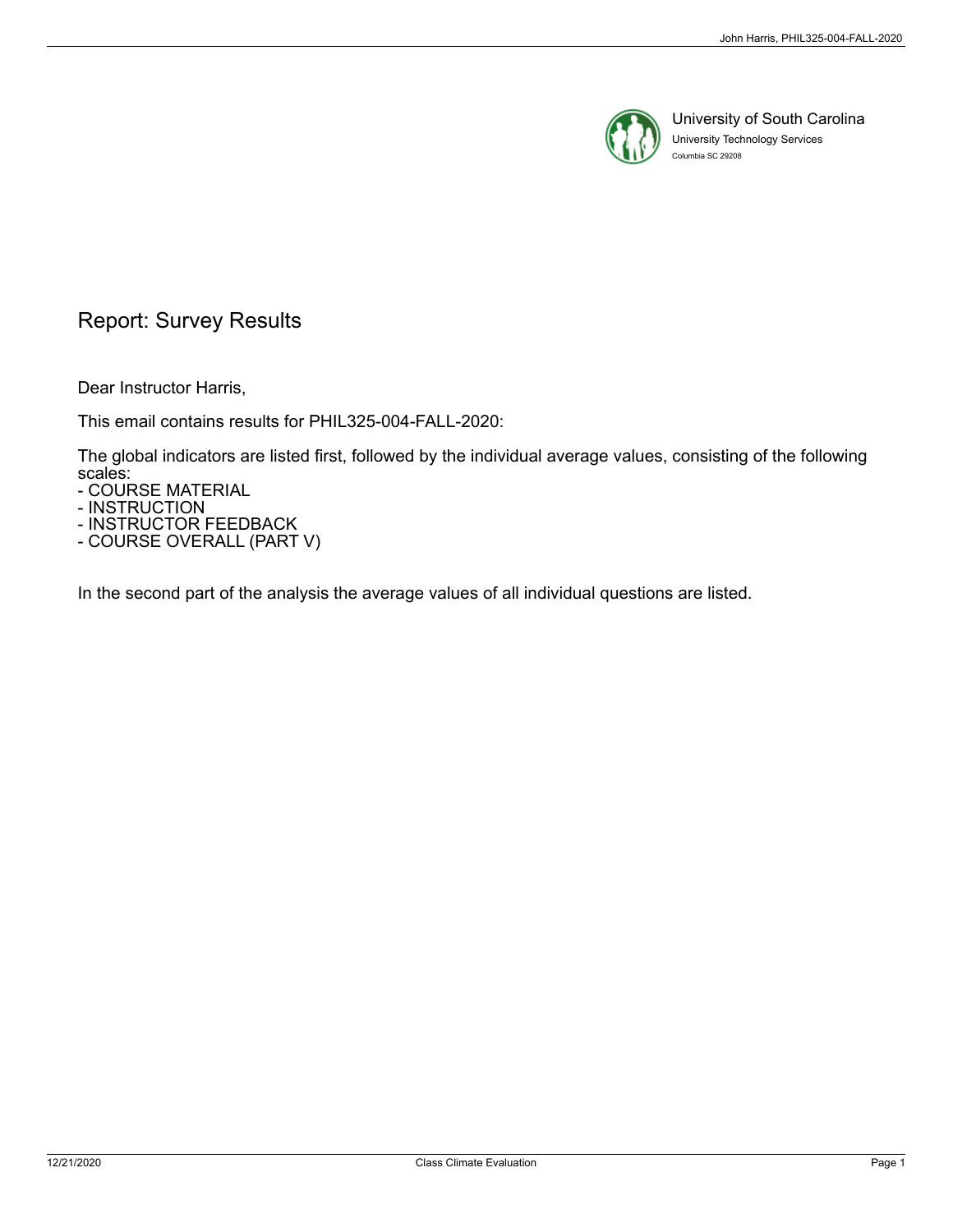

 $3.5-4.0$  33.3%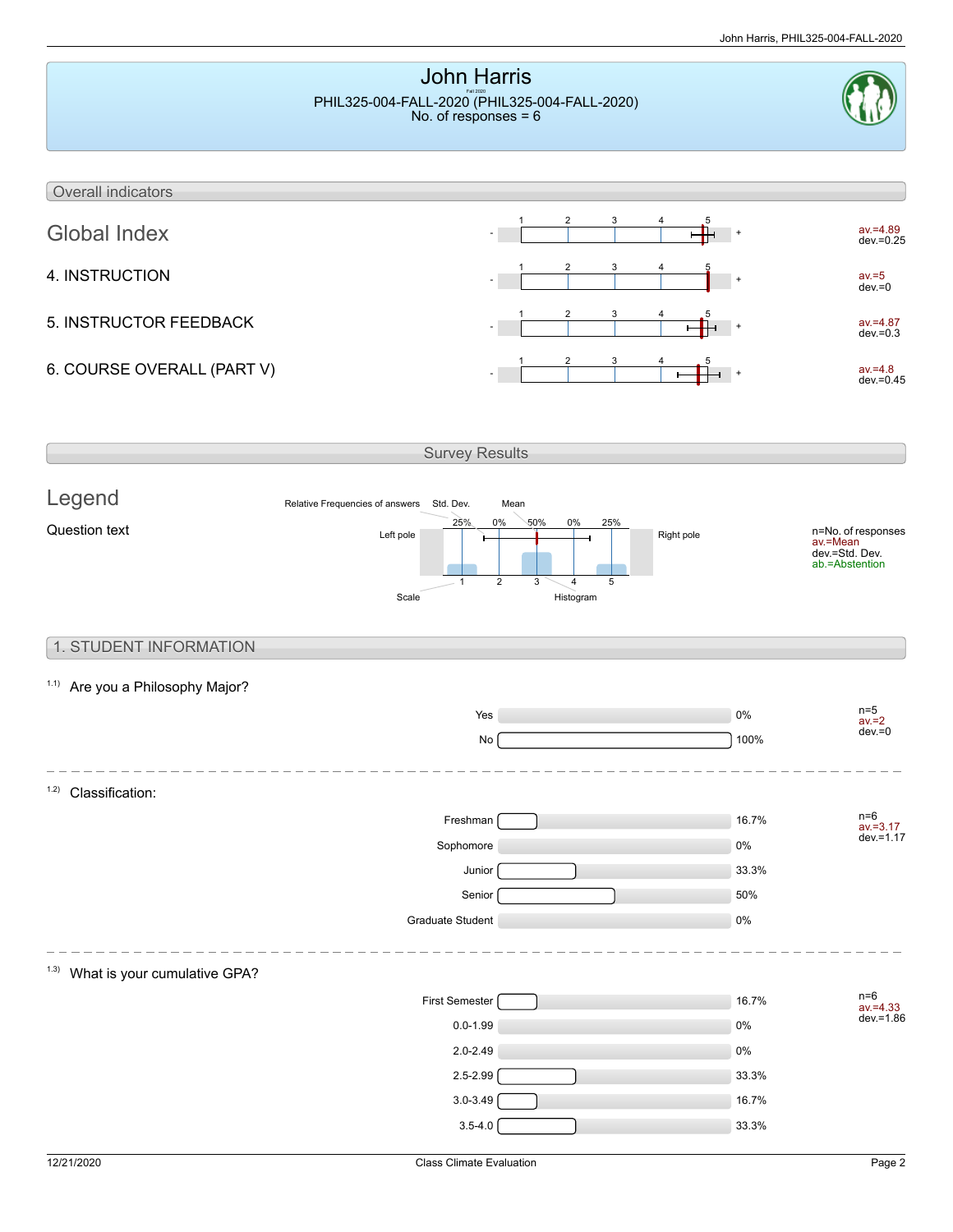n=6 av.=1.5 dev.=0.55

### $1.4$ ) What is your anticipated grade in this course?



#### 2. COURSE FUNDAMENTALS

| 2.1)  | The instructor clearly stated the instructional<br>objectives of the course.                                                                                                                                                                                                                   | Strongly<br>Disagree        | $0\%$<br>$\blacktriangleleft$ | 0%<br>$\overline{2}$                   | 16.7%<br>3     | 0%                        | 83.3%<br>5 | Strongly<br>Agree   | $n=6$<br>$av = 4.67$<br>$dev = 0.82$ |
|-------|------------------------------------------------------------------------------------------------------------------------------------------------------------------------------------------------------------------------------------------------------------------------------------------------|-----------------------------|-------------------------------|----------------------------------------|----------------|---------------------------|------------|---------------------|--------------------------------------|
| 2.2)  | The instructor clearly stated the method by which<br>your final grade would be determined.                                                                                                                                                                                                     | Strongly<br>Disagree        | 0%                            | 0%                                     | 0%             | 0%                        | 100%       | Strongly<br>Agree   | $n=6$<br>$av = 5$<br>$dev = 0$       |
| (2.3) | The instructor clearly explained any special<br>requirements of attendance which differ from the<br>attendance policy of the University.                                                                                                                                                       | Strongly<br>Disagree        | $\overline{1}$<br>0%          | $\overline{2}$<br>0%                   | 3<br>$0\%$     | 0%                        | 5<br>100%  | Strongly<br>Agree   | $n=6$<br>$av = 5$<br>$dev = 0$       |
| 2.4)  | The instructor clearly graded and returned the<br>student's written work (e.g., examinations and<br>papers) in a timely manner.                                                                                                                                                                | Strongly<br>Disagree        | 1<br>0%                       | $\overline{2}$<br>0%                   | 3<br>0%        | 16.7%                     | 83.3%      | Strongly<br>Agree   | $n=6$<br>$av = 4.83$<br>$dev = 0.41$ |
| (2.5) | The instructor met the class regularly and at the<br>scheduled times.                                                                                                                                                                                                                          | Strongly<br><b>Disagree</b> | $\mathbf{1}$<br>$0\%$         | $\overline{2}$<br>0%                   | 3<br>0%        | 4<br>0%                   | 5<br>100%  | Strongly<br>Agree   | $n=6$<br>$av = 5$<br>$dev = 0$       |
| 2.6)  | The instructor scheduled a reasonable number of<br>office hours per week.                                                                                                                                                                                                                      | Strongly<br>Disagree        | $\mathbf{1}$<br>$0\%$<br>1    | $\overline{2}$<br>0%<br>$\overline{2}$ | 3<br>0%<br>3   | 4<br>0%<br>$\overline{4}$ | 5<br>100%  | Strongly<br>Agree   | $n=6$<br>$av = 5$<br>$dev = 0$       |
| 2.7)  | The instructor was available outside the classroom.<br>(In selecting your rating, consider the instructor's<br>availability via established office hours,<br>appointments, and other opportunities for face-to-<br>face interaction as well as via telephone, e-mail, fax<br>and other means). | Strongly<br>Disagree        | $0\%$                         | 0%                                     | $\overline{2}$ | 0%<br>3                   | 100%       | Strongly<br>Agree   | $n=5$<br>$av = 4$<br>$dev = 0$       |
| 2.8)  | If web sites, Blackboard, or other Internet resources<br>were a part of this course, to what extent did they<br>enhance or detract from your learning experience in<br>the course.                                                                                                             | Greatly<br>Detracted        | $0\%$<br>$\overline{1}$       | 0%<br>$\overline{2}$                   | 20%<br>3       | 0%<br>$\overline{4}$      | 80%<br>5   | Greatly<br>Enhanced | $n=5$<br>$av = 4.6$<br>$dev = 0.89$  |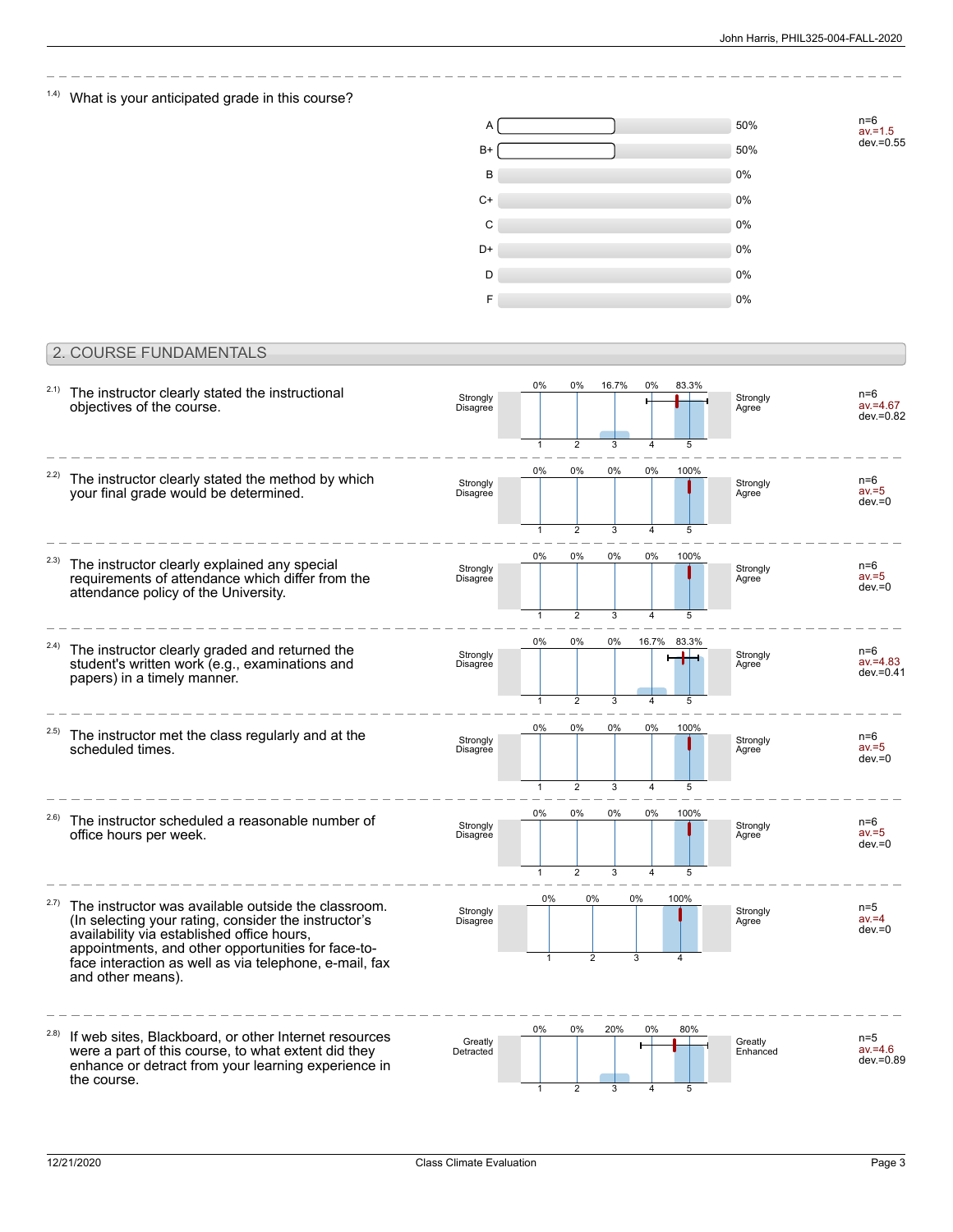#### 3. COURSE MATERIAL 0% 0% 100% 0% 0% 3.1) How helpful were the readings in contributing to the  $n=5$ Not at all Very helpful course objectives?  $av = 5$ helpful dev.=0  $\overline{2}$ 3 5 4 1 20% 0% 0% 80% 0% 3.2) Related to my other courses, the material covered n=5 Very Easy Very Hard av.=2.2 was:  $dev = 0.45$  $\mathcal{D}$ 3 4 5 1 60% 40% 0% 0% 0%  $3.3)$  Related to my other courses, the workload was: n=5 Very Easy Н Very Hard av.=2.4 dev.=0.55 3 1 2 4 5 4. INSTRUCTION 0% 0% 0% 0% 100%  $4.1)$  The instructor was well prepared for class. n=5 av.=5 Strongly Disagree Strongly Agree  $dev = 0$ 3 5 1 2 4 0% 0% 0% 0% 100%  $4.2$ ) The instructor presented the material clearly. n=5 av.=5 Strongly Disagree Strongly Agree dev.=0  $\overline{2}$ 3 4 5 1 0% 0% 0% 0% 100% 4.3) The instructor used class time productively and  $n=5$ Strongly Disagree Strongly Agree effectively.  $av = 5$ dev.=0 1 2 3 4 5

| 4.4) The instructor was enthusiastic and engaging.                                     | Strongly<br>Disagree | 0%    | 0%    | $0\%$ | $0\%$ | 100% | Strongly<br>Agree | $n=5$<br>$av = 5$<br>$dev = 0$ |
|----------------------------------------------------------------------------------------|----------------------|-------|-------|-------|-------|------|-------------------|--------------------------------|
| $4.5$ ) The instructor was receptive and responsive to student questions and comments. | Strongly             | $0\%$ | $0\%$ | $0\%$ | $0\%$ | 100% | Strongly<br>Agree | $n=5$                          |
|                                                                                        | Disagree             |       |       |       |       |      |                   | $av = 5$<br>$dev = 0$          |

1

2

3

4

5

#### 5. INSTRUCTOR FEEDBACK

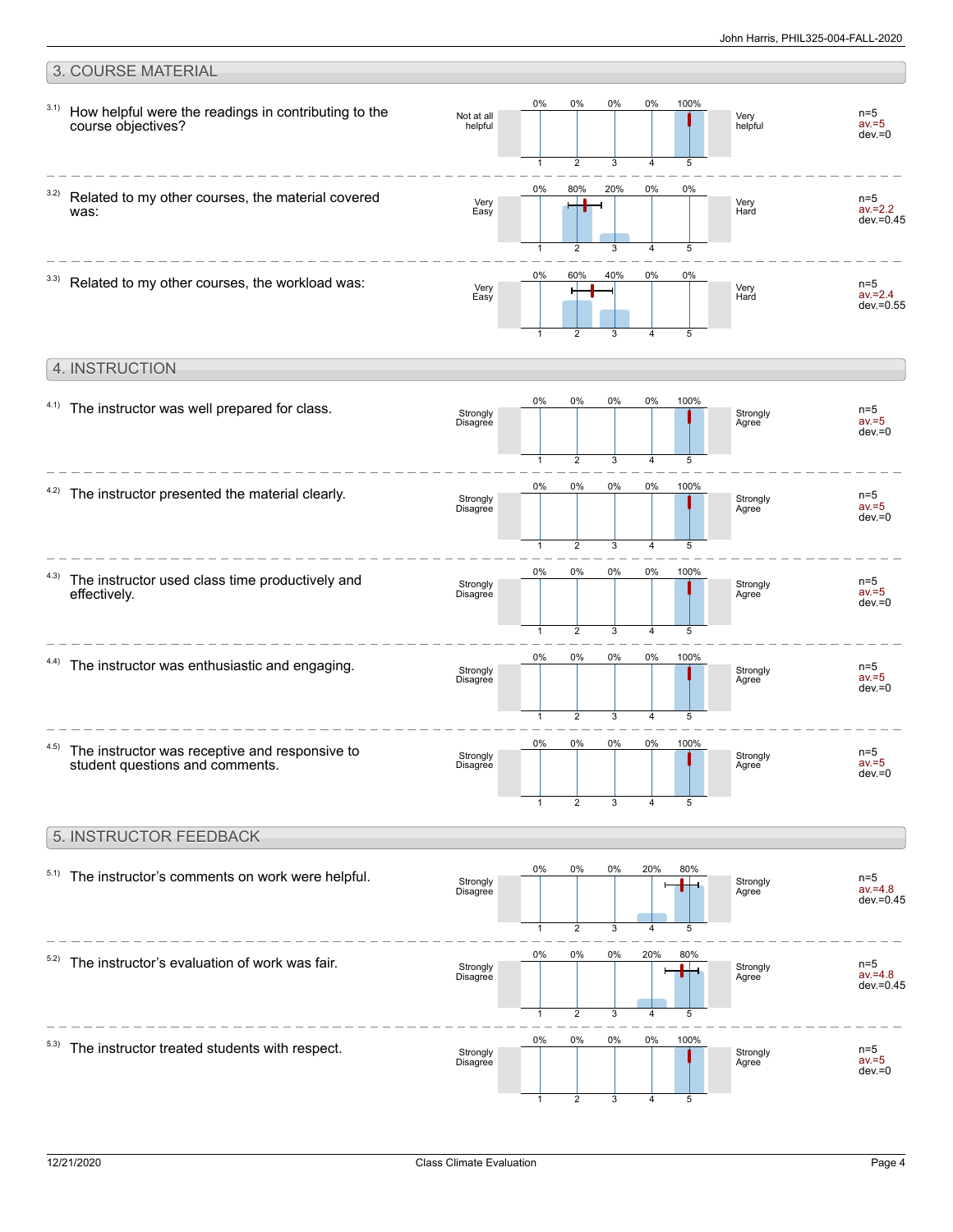#### 6. COURSE OVERALL (PART V) 0% 0% 0% 20% 80% 6.1) How would you rate this course compared to other Very Poor **Excellent** Excellent av.=4.8 dev.=0.45 courses? 1 2 3 5 4  $\frac{1}{2}$  $- - - -$ 0% 0% 0% 20% 80% 6.2) How would you rate this instructor compared to other Very Poor **Excellent** Research New York Poor av.=4.8 dev.=0.45 instructors?  $\mathfrak{p}$ 3 51 4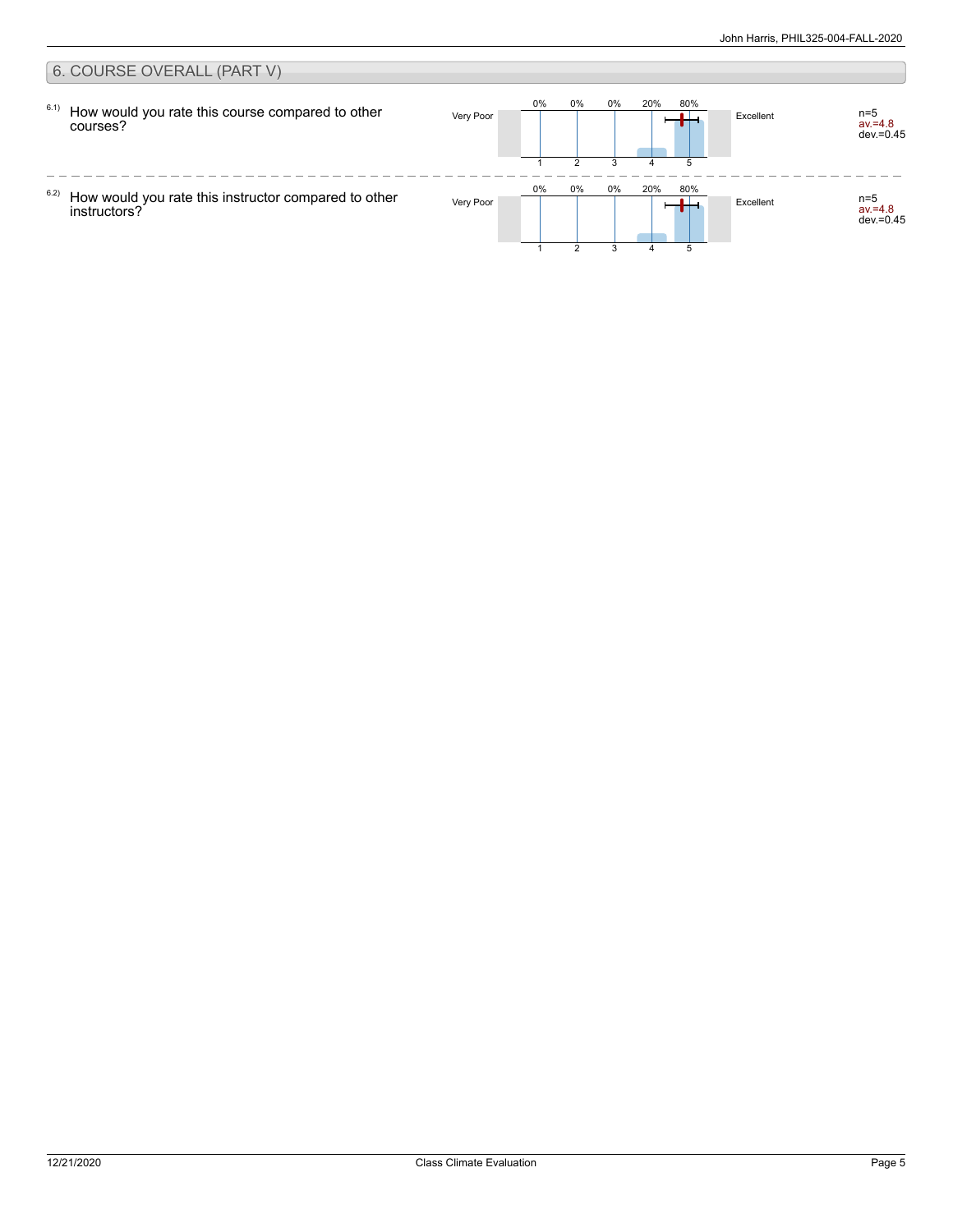n=6 av.=4.67 md=5.00 dev.=0.82

n=6 av.=5.00 md=5.00 dev.=0.00

n=6 av.=5.00 md=5.00 dev.=0.00

n=6 av.=4.83 md=5.00 dev.=0.41

n=6 av.=5.00 md=5.00 dev.=0.00

n=6 av.=5.00 md=5.00 dev.=0.00

n=5 av.=4.00 md=4.00 dev.=0.00

 $n=5$  av $=4.60$  md=5.00 dev $=0.89$ 

# Profile

Strongly<br>Agree

Strongly<br>Agree

Strongly<br>Agree

Strongly<br>Agree

Strongly<br>Agree

Strongly<br>Agree

Strongly<br>Agree

Greatly<br>Enhanced

Subunit: Philosophy

Name of the course: (Name of the survey)

Name of the instructor: John Harris PHIL325-004-FALL-2020

> **Strongly** Disagree

> **Strongly Disagree**

**Strongly Disagree** 

**Strongly Disagree** 

**Strongly Disagree** 

**Strongly Disagree** 

**Strongly Disagree** 

**Greatly** Detracted

Values used in the profile line: Mean

#### 2. COURSE FUNDAMENTALS

- 2.1) The instructor clearly stated the instructional objectives of the course.
- <sup>2.2)</sup> The instructor clearly stated the method by which your final grade would be determined.
- <sup>2.3)</sup> The instructor clearly explained any special requirements of attendance which differ from the attendance policy of the University.
- <sup>2.4)</sup> The instructor clearly graded and returned the student's written work (e.g., examinations and papers) in a timely manner.
- 2.5) The instructor met the class regularly and at the scheduled times.
- 2.6) The instructor scheduled a reasonable number of office hours per week.
- 2.7) The instructor was available outside the classroom. (In selecting your rating, consider the instructor's availability via established office
- 2.8) If web sites, Blackboard, or other Internet resources were a part of this course, to what extent did they enhance or detract from your

#### 3. COURSE MATERIAL

| 3.1) | How helpful were the readings in contributing<br>to the course objectives? | Not at all<br>helpful |  | Very<br>helpful | $n=5$ | $av = 5.00$ | $md = 5.00$ | dev.=0.00    |
|------|----------------------------------------------------------------------------|-----------------------|--|-----------------|-------|-------------|-------------|--------------|
| 3.2) | Related to my other courses, the material<br>covered was:                  | Very<br>Easy          |  | Very<br>Hard    | $n=5$ | $av = 2.20$ | $md=2.00$   | $dev = 0.45$ |
| 3.3) | Related to my other courses, the workload<br>was:                          | Very<br>Easy          |  | Very<br>Hard    | $n=5$ | $av = 2.40$ | $md=2.00$   | $dev = 0.55$ |

#### 4. INSTRUCTION

4.1) The instructor was well prepared for class. Strongly Disagree **Strongly** Agree n=5 av.=5.00 md=5.00 dev.=0.00 4.2) The instructor presented the material clearly. Strongly Disagree Strongly<br>Agree n=5 av.=5.00 md=5.00 dev.=0.00 4.3) The instructor used class time productively and effectively. **Strongly Disagree** Strongly<br>Agree n=5 av.=5.00 md=5.00 dev.=0.00 4.4) The instructor was enthusiastic and engaging. Strongly **Disagree** Strongly<br>Agree n=5 av.=5.00 md=5.00 dev.=0.00 4.5) The instructor was receptive and responsive to student questions and comments. **Strongly Disagree** Strongly<br>Agree n=5 av.=5.00 md=5.00 dev.=0.00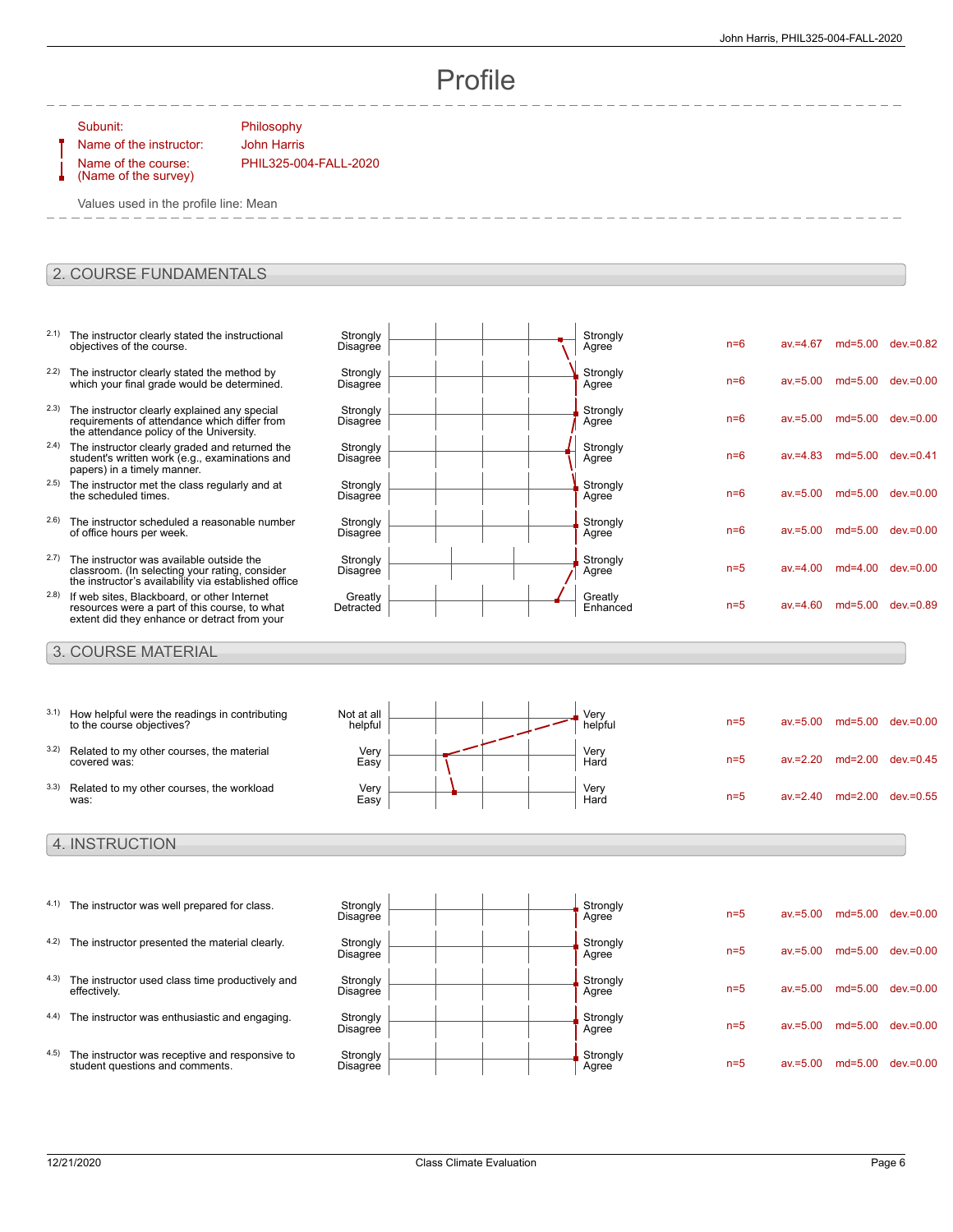### 5. INSTRUCTOR FEEDBACK

| 5.1) | The instructor's comments on work were<br>helpful.           | Strongly<br><b>Disagree</b> |  | Strongly<br>Agree | $n=5$ | $av = 4.80$ | $md=5.00$   | $dev = 0.45$ |
|------|--------------------------------------------------------------|-----------------------------|--|-------------------|-------|-------------|-------------|--------------|
| 5.2) | The instructor's evaluation of work was fair.                | Strongly<br>Disagree        |  | Strongly<br>Agree | $n=5$ | $av = 4.80$ | $md = 5.00$ | $dev = 0.45$ |
| 5.3) | The instructor treated students with respect.                | Strongly<br>Disagree        |  | Strongly<br>Agree | $n=5$ | $av = 5.00$ | $md=5.00$   | $dev = 0.00$ |
|      |                                                              |                             |  |                   |       |             |             |              |
|      | 6. COURSE OVERALL (PART V)                                   |                             |  |                   |       |             |             |              |
| 6.1) | How would you rate this course compared to<br>other courses? | Very Poor                   |  | Excellent         | $n=5$ | $av = 4.80$ | $md=5.00$   | $dev = 0.45$ |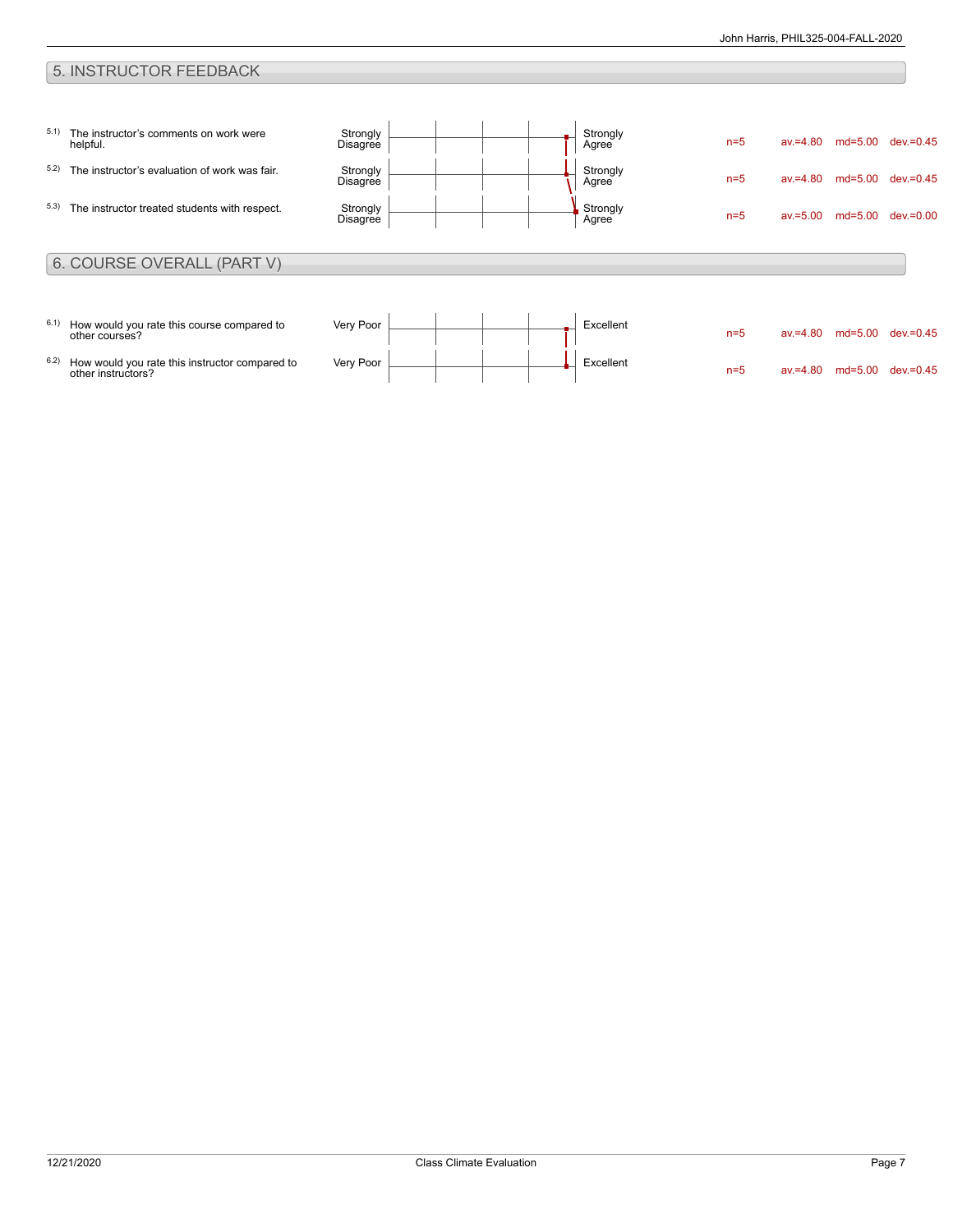# Profile Line for Indicators